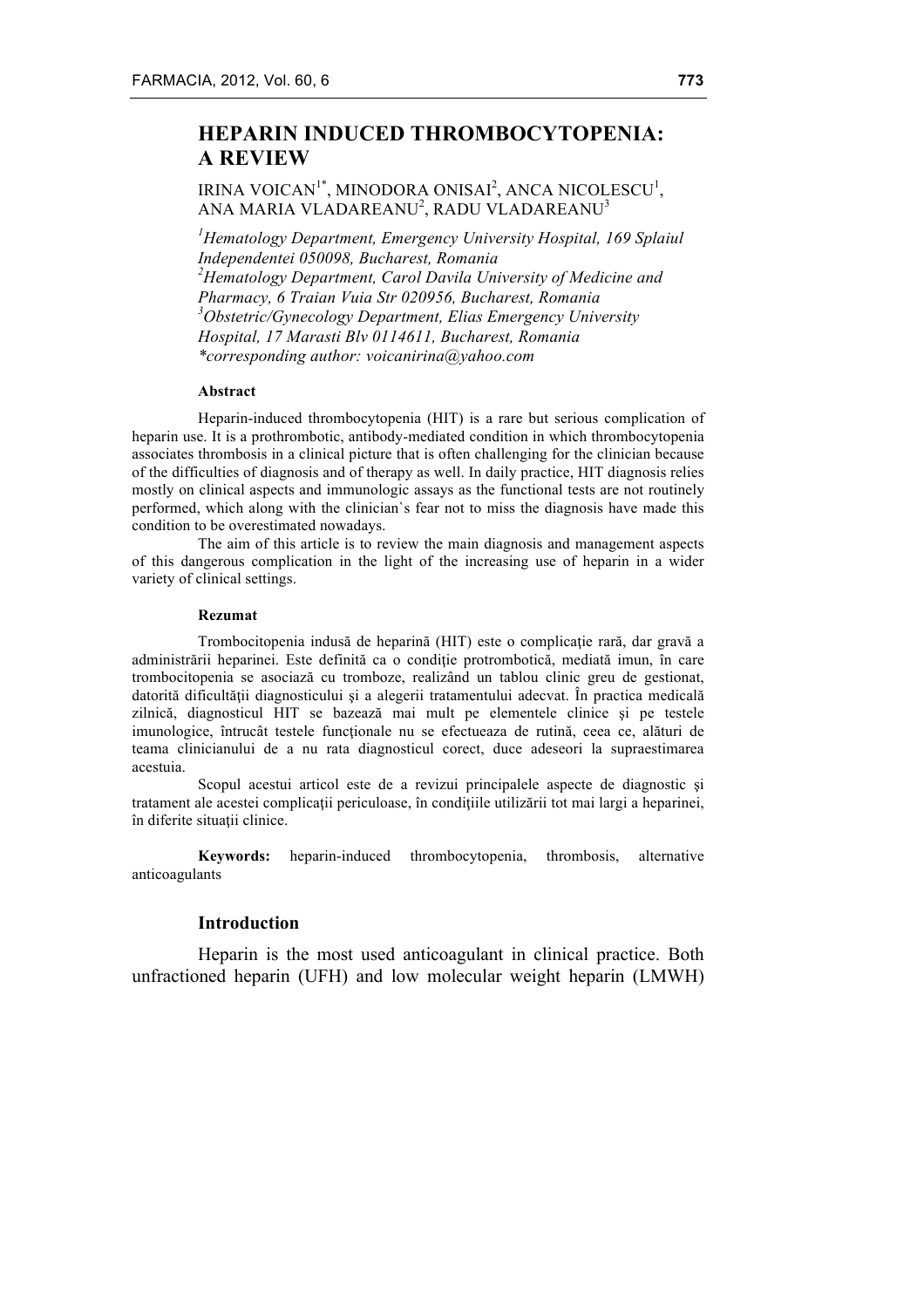can determine a very severe complication that is heparin-induced thrombocytopenia (HIT), associated with thromboses. This complication appears in 1-5% of patients receiving heparin [12].

Heparin is associated with two types of thrombocytopenia.

• Non-immune thrombocytopenia (previously known as type I or heparin-*associated* thrombocytopenia) that affects 10-30% of patients receiving heparin, with no significant differences between UFH and LMWH. Thrombocytopenia is due to heparin binding to the platelet membrane in a non-immune manner. It appears in the first 5 days of heparin administration, it is non-progressive and it does not associate hemorrhages or thromboses.

Immune thrombocytopenia induced by heparin (previously known as type II or heparin-*induced* thrombocytopenia) appears in 0.2-3% of patients receiving UFH and 0-0.75% of patients receiving LMWH [4] and is a life threatening condition. It is defined as a prothrombotic drug reaction caused by platelet-activating IgG antibodies that recognize platelet factor 4 (PF4)/polyanion complexes [29]. It occurrence does not depend on the route of heparin administration (subcutaneously or intravenously) or on the heparin dose. It can appear during heparin administration, 5-14 days after the first heparin dose, with a maximum risk between day 10 and 14 and it is usually accompanied by moderate-severe thrombocytopenia and increased thrombotic risk.

### **Ethiopathology**

Heparin is a negatively charged sulfated glycosaminoglycan with high binding affinity for platelet factor 4 (PF4). PF4 is a heparinneutralizing protein contained in the platelet alpha granules and expressed on the surface of endothelial cells and platelets following their activation. Under normal conditions, once released into the blood flow, PF4 bind the glycosaminoglycan from the endothelial cell membrane. During heparin therapy, PF4 preferentially binds heparin and the PF4/Heparin complexes induce conformational changes that expose neo-epitopes and the immune response is initiated [17]. Only a minority of anti PF4/Heparin antibodies are platelet-activating. As Warkentin described in a recent publication [29], PF4/Heparin antibodies follow the so-called "iceberg model" of immunization in which the most of the iceberg remains below water and only  $1/10<sup>th</sup>$  protrudes above the waterline, and so do the PF4/Heparin antibodies because only 10% of the detected antibodies have platelet activating proprieties [11,33]. The antibodies bind by the Fab fragment to the PF4/Heparin complexes and by the Fc fragment to FcγIIa receptors expressed on the platelets surface and subsequently induce platelet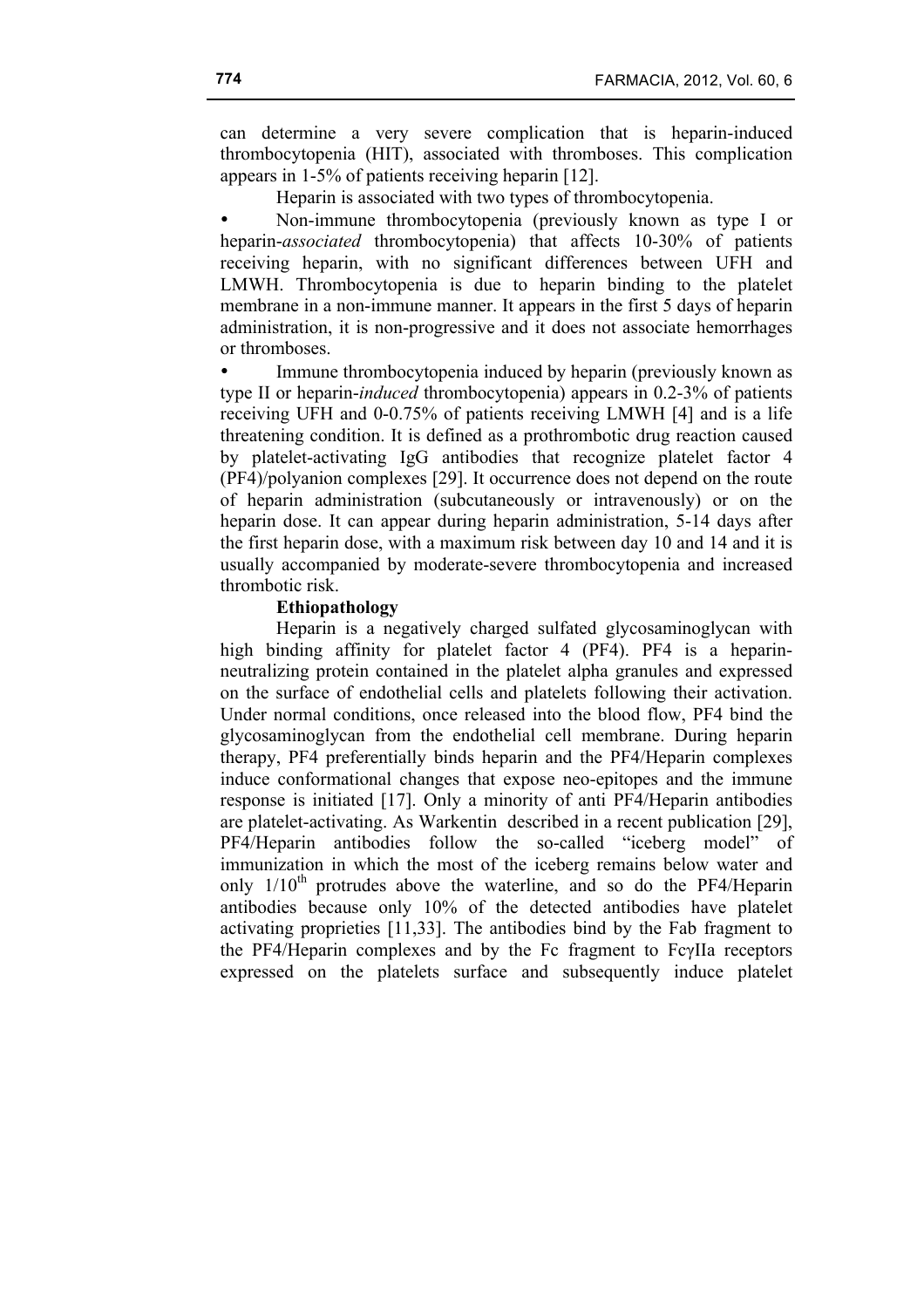activation, calcium influx, thromboxan synthesis and releasing of procoagulant mediators (serotonin, histamine, adenosine  $5<sup>1</sup>$  diphosphate -ADP) as well as prothrombotic microparticles [38]. Subsequently, new platelets are activated in a positive feed-back manner. PF4/Heparin complexes bind to monocytes, neutrophils and endothelial cells inducing cellular injury and releasing of tissue factor that promotes prothrombotic mechanisms. A procoagulant status associated with decreased platelets is thus generated, and defines the heparin induced thrombocytopenia that is clearly different from any other form of drug-induced thrombocytopenia.

Clinical studies showed that about 50% of patients treated with heparin develop HIT antibodies, but not all these antibodies are pathogenic and only a minority of patients have clinical consequences [30].

## **Epidemiology**

There are several risk factors associated with HIT occurrence that include heparin-related and host-related variables. LMWH is associated with a 5- to 10-fold lower risk of HIT than UFH [16] and no difference were observed for the route of administration (subcutaneous or intravenous) or the dose used. Heparin exposure for more than 5 days significantly increases the risk of HIT compared to shorter duration administration (2.6% *versus* 0.2%) [16,23]. The age of recipients over 40 years seems to be associated with higher risks as well as the female sex. HIT is more frequently seen among surgical than medical patients, and especially in those undergoing surgery on cardiopulmonary bypass, probably related to the degree of platelet activation during different surgical procedures. The incidence of HIT is less than 1% in critically ill patients [22], in those undergoing hemodialysis [7] and in pregnancy [20].

#### **Diagnosis**

The diagnosis of HIT is based on clinical and serologic data and must be suspected whenever a patient treated with heparin has a significant platelet count fall in the first 5-14 days of therapy or when he or she develops a new thrombosis or extends a previous one being under heparin treatment. The diagnosis of HIT should only be made if the clinical picture is reasonably consistent with this diagnosis associated with the presence of platelet-activating anti-PF4/Heparin antibodies (demonstrated by laboratory assays) and without other explanation for thrombocytopenia.

*Thrombocytopenia* is usually moderate, the median nadir platelet count is usually 50-60 x  $10^9$ /L but it can have any value between 20 and 150 x  $10^{9}/L$  and it seldom falls below 20 x  $10^{9}/L$  in the absence of concomitant disseminated intravascular coagulation - DIC [4]. A more appropriate evaluation of thrombocytopenia, especially in surgical patients in whom the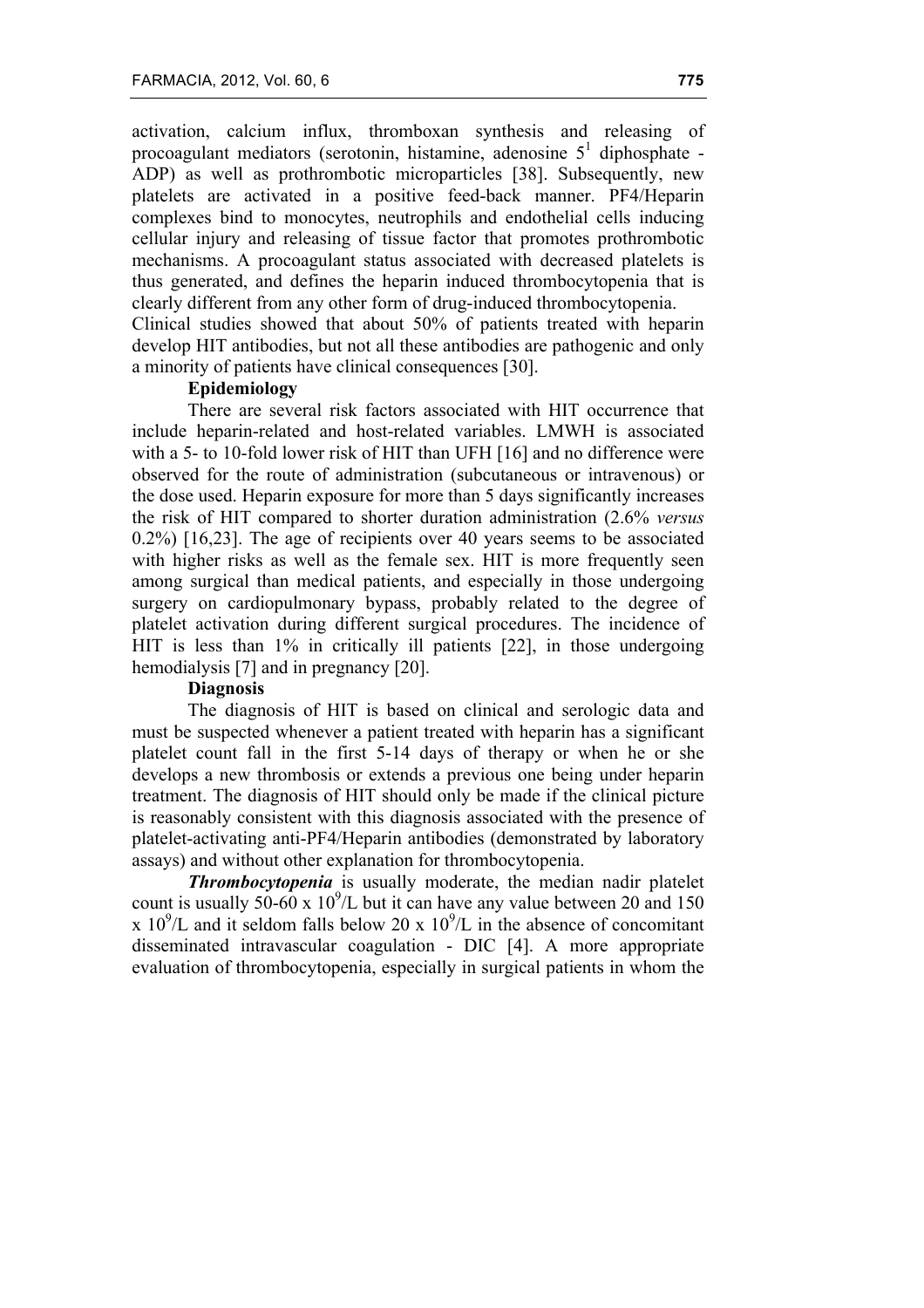platelet count can increase in the first 72 hours following surgical intervention, is defined by the decreasing of the platelet count for at least 50% of the maximum level determined after surgery, even though this value does not fulfill the laboratory criterion for thrombocytopenia (e.g. below  $150 \times 10^9$ /L) [38].

Most often, in heparin-naïve patients, thrombocytopenia occurs between the  $5<sup>th</sup>$  and the  $14<sup>th</sup>$  day after exposure, but patients previously treated with heparin (within a 30 to 100 days interval) can develop thrombocytopenia in the first 4 days of treatment (*"rapid-onset"* HIT) as a result of sudden platelet activation by the pre-existing anti-PF4/Heparin antibodies. This is why platelet count monitoring is recommended in any patient previously exposed to heparin [20]. Rarely, thrombocytopenia appears after heparin cessation *("delayed-onset"HIT*) and can affect patients with only minimal previous exposure to heparin [14]. These patients present with new thrombotic accidents and heparin re-exposure rapidly induces thrombocytopenia, extension of the thrombosis or a new thrombotic event. When thrombocytopenia persists more than one week after heparin withdrawal (the median time to platelet recovery is 4 days), a "delayedonset" HIT should be suspected [32]. Patients with "delayed-onset" HIT have intensely positive tests for anti-HIT antibodies.

The classic clinical picture of HIT associates thrombocytopenia with thrombosis but sometimes thrombocytopenia is not (at least initially) accompanied by thrombosis which is defined as *"isolated" HIT.* Approximately 30% to 50% of cases develop thrombosis within 30 days after heparin cessation if an appropriate anticoagulant therapy is not provided. These patients require venous compression ultrasound of the limbs even though the clinical signs are not obvious, as the thrombotic events might be silent.

Heparin induced thrombocytopenia is rarely accompanied by spontaneous bleeding, even when the platelet count is very low, because this condition is a prothrombotic state, hence petechiae or hemorrhage are considered evidences against HIT [4].

*Thrombotic complications* are the most feared and severe manifestation of HIT and may be limb- or life-threatening. Their occurrence is unpredictable at any time during HIT evolution. About 25% of thromboses appear concomitant to platelet decreasing, the rest of them being equally distributed before and after thrombocytopenia onset or even remote from heparin withdrawal ("*delayed-onset*" HIT) [5]. Any inexplicable thrombosis (defined as a new event or extension of a pre-existent one)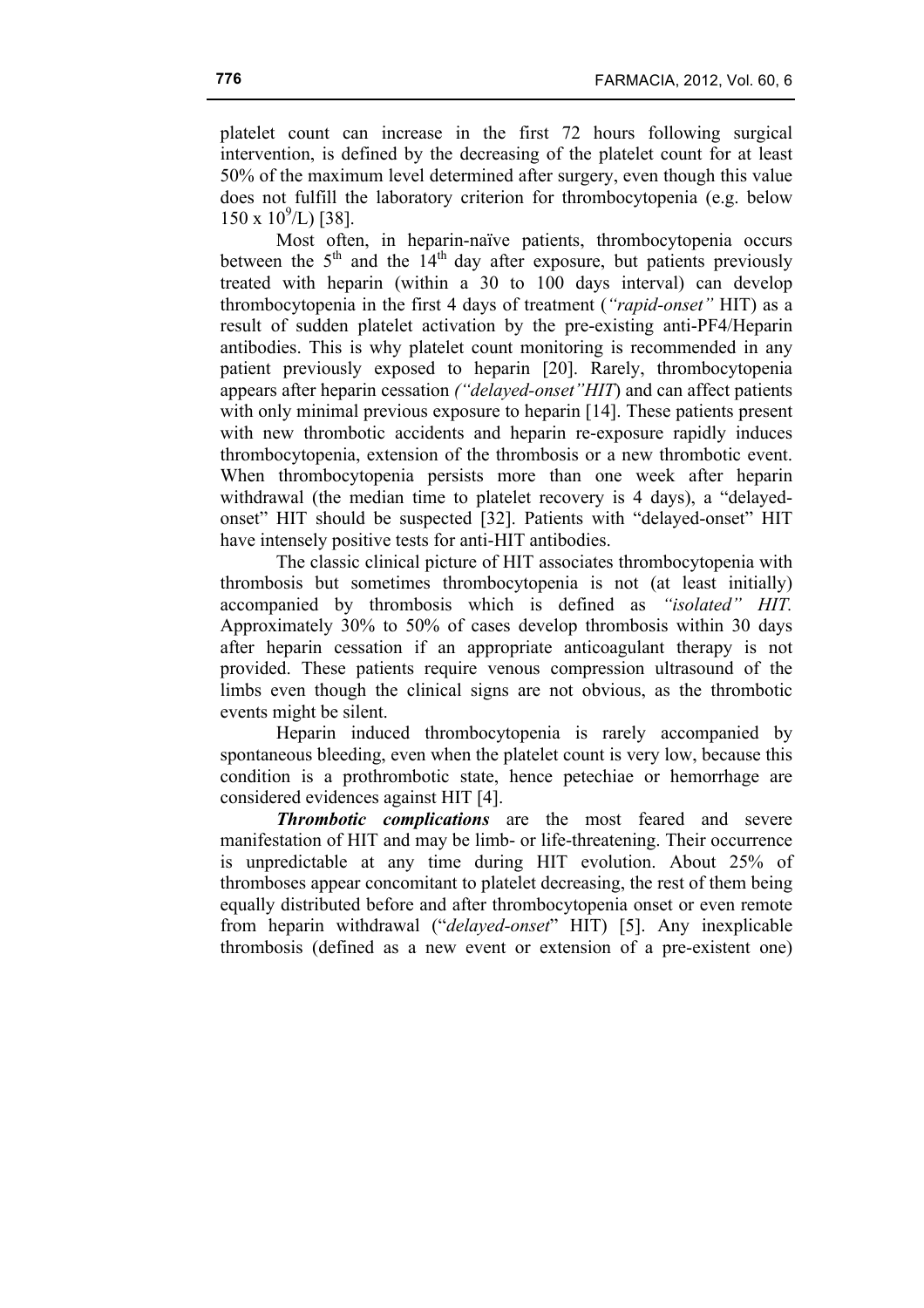within 30 days following heparin exposure should rise the suspicion of HIT, even though it is not associated with thrombocytopenia (*"latent" HIT*).

HIT-related thrombosis can have any location, involving the deep veins of the lower limbs, the pulmonary circulation or the sites of the central venous catheter. Arterial thromboses are much rare, particularly after cardiovascular surgery. Seldom, thrombosis can involve adrenal veins with hemorrhage and adrenal failure, and if it develops bilateral, it results in death of the patient [19]. Other very rare locations are cerebral and coronary circulation.

*Systemic anaphylactoid reactions*: fever, chills, tachycardia, tachypnea, hypo- or hypertension, cardiovascular failure, neurologic signs (headache, global transitory amnesia) and digestive signs (diarrhea) that appear 5 to 30 minutes after intravenous *bolus* heparin or up to 2 hours after subcutaneous administration represents rare, unusual clinical manifestations of HIT.

*Skin necrosis at the injection site* is also a manifestation of HIT by contrast to the erythematous non-necrotizing injection-site lesions that are the result of delayed type IV hypersensitivity rather than HIT [21].

### **Laboratory diagnosis of HIT**

HIT is caused by antibodies of the IgG class, that recognize large multimolecular complexes of PF4 bound to heparin, but only a minority of them are platelet-activating.

There are two types of tests used to identify anti-PF4/Heparin antibodies: functional tests and immunologic assays.

*Functional tests* detect heparin dependent antibodies that are able to attach to Fc receptors and to induce platelet activation.

• *Serotonin release assay* (SRA) is the "gold standard" in HIT diagnosis and it is based on the platelet capacity to activate and release serotonin following antibody attachment. This test has the highest sensibility (90-99%) and specificity (80-97%) [30,31]. Two concentration of heparin (therapeutic concentration of 0.1U/mL and high concentration of 100U/mL) and patient serum or plasma, depleted of residual heparin, are added to washed donor platelets radiolabeled with  $^{14}$ C-serotonin. The test is positive if platelet activation with subsequently release of serotonin is induced by heparin in therapeutic concentration and not in high concentration. This test lacks standardization and its use is restricted to a small number of reference laboratories because of its technical requirements.

• *Heparin Induced Platelet Activation test* (HIPA) uses patient serum and donor platelets together with heparin and it is positive if platelet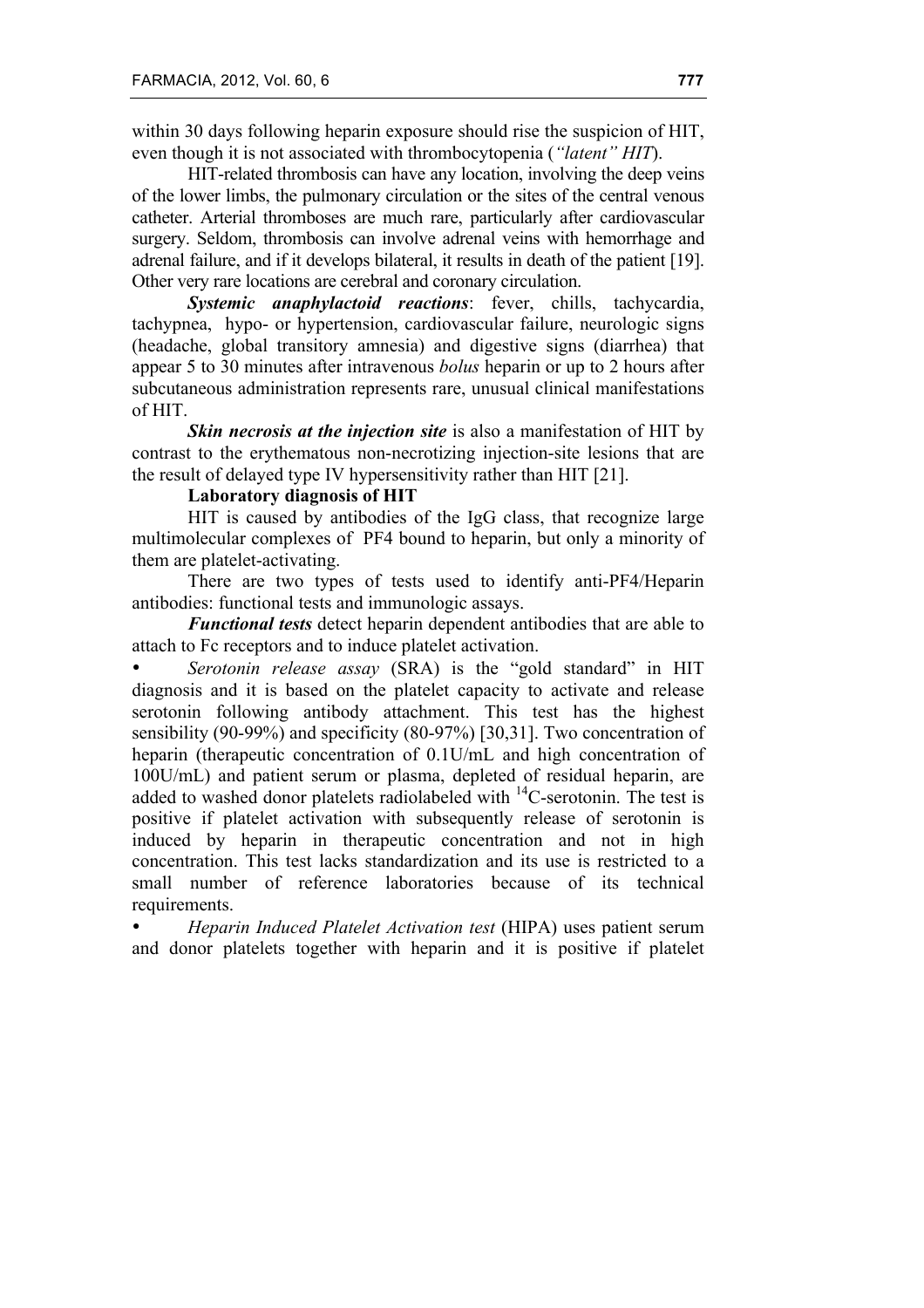aggregation appears. This test has a lower sensibility (39-81%) and specificity (69-94%) than the previous one [30].

Functional tests are important in confirming the presence of pathogenic antibodies, but are technically demanding in order to be performed and limited in guiding management in acute clinical setting [25]. They are superior to immunological assays in determining which antibodies are clinically relevant but they are not routinely performed, so using only the immunologic assay contributes to HIT overdiagnosis as only 10% to 50% of patients with positive immunologic tests have true plateletactivating antibodies.

*Immunologic assays* are enzyme-linked immunoabsorbent assays (ELISA) that detect HIT antibodies linked to heparin or to a polyanion. They have high sensibility (near 100%) but low specificity as they detect not only pathogenic antibodies but also clinical irrelevant ones. Increasing optical density (OD) values, a marker of antibody level, corresponds to a greater risk of HIT: for every 1.0 U increase in OD, the probability for a positive SRA increases by 40 [37] and a 1-unit increase in anti-PF4/H antibody level is associated with an approximate doubling in the odds ratio of thrombosis by 30 days [1]. An OD level >2U has a high probability of a positive platelet activation assay and hence, a true HIT while for low (0.45- 0.99) or moderate OD levels (1.00-1.99) a functional assay is required [29]. The high sensibility of the test confers a strong negative predictive value: a negative test excludes HIT, but a positive result must be confirmed by a functional assay [31].

Ideally, both tests should be used in HIT diagnosis and they must correlate with the clinical picture. When laboratory tests are discordant, results of the functional assays are favored.

In order to better evaluate the diagnosis of HIT and to avoid overdiagnosis that can determine inappropriate therapeutic decisions, *clinical scoring systems* have been developed to assess the pretest probability of HIT. Warkentin [37] proposed a "4Ts" scoring system based on four criteria: *T*hrombocytopenia, *T*iming, *T*hrombosis and the lack of o*T*her explanations (Table I). Each characteristic feature of HIT is given a score ranging from 0 to 2 and the sum of each component is used to determine the pre-test probability score:

Scores 0 to 3 indicate a low probability of HIT; antibodies are improbable;

Scores 4 to 5 indicate a possible HIT; testing for antibodies is most useful in these patients;

• Scores 6 to 8 indicate a probability of HIT greater than 80%.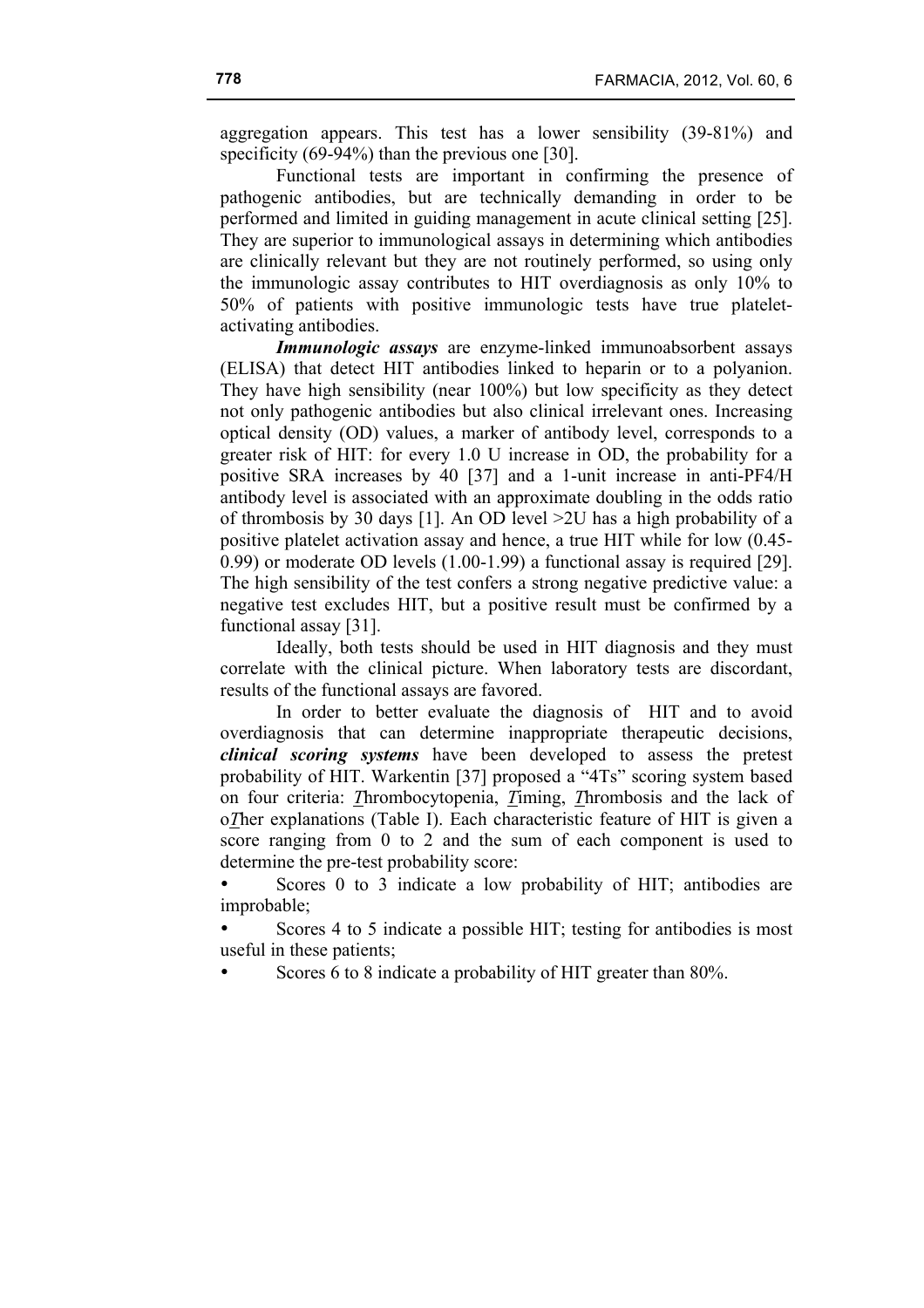| There is the computation of $\frac{1}{2}$ in the section of $\frac{1}{2}$ |                                                                                                    |                                                                                                                                                  |                                                                   |
|---------------------------------------------------------------------------|----------------------------------------------------------------------------------------------------|--------------------------------------------------------------------------------------------------------------------------------------------------|-------------------------------------------------------------------|
|                                                                           | 2 points                                                                                           | 1 point                                                                                                                                          | 0 points                                                          |
| Thrombocytopenia                                                          | $>50\%$ fall or platelet<br>nadir $> 20x10^9/L$                                                    | 30%-50% fall or platelet<br>nadir $10-19x10^9/L$                                                                                                 | fall $\leq 30\%$ or platelet<br>nadir $\langle 10x10^9/L \rangle$ |
| Timing of onset of<br>platelet fall                                       | Days 5-10 or $<$ day<br>1 if prior heparin<br>exposure within the<br>last 30 days                  | $>$ day 10 or timing not<br>clear (missing platelet)<br>counts) or $\leq$ day 1 with<br>prior heparin exposure<br>within the last 30-100<br>days | $<$ day 4 without<br>recent exposure                              |
| Thrombosis or other<br>sequelae                                           | Confirmed new<br>thrombosis, skin<br>necrosis, or acute<br>systemic reaction<br>after IV UFH bolus | Progressive or recurrent<br>thrombosis, erythematous<br>skin lesions, or suspected<br>thrombosis (not yet)<br>proven)                            | None                                                              |
| $\sigma$ Ther cause of<br>platelet fall                                   | None evident                                                                                       | Possible                                                                                                                                         | Definite                                                          |

### **Table I** Pretest probability of HIT: the "4Ts" score (after Warkentin [37])

The role of this is to rule out the diagnosis of HIT, as a low score indicates a low probability of having a positive activation assay. Even with high scores, only 50% of patients have positive confirmatory tests.

## **Diferential diagnosis of HIT**

Thrombocytopenia occurring in a patient receiving heparin in different clinical settings may be difficult to interpret but the diagnosis of HIT should be always kept in mind:

• The antiphospholipid syndrome (APLS) may present with low platelet counts and venous or arterial thrombosis as well as thrombotic microangiopathy that require heparin treatment.

• Hematologic neoplasms frequently associate thrombocytopenia due to bone marrow infiltration or therapy side effects and may complicate with thromboses whose best treatment is heparin.

• Non-hematologic malignancy-associated thrombotic microangiopathy may resemble HIT as it is frequently treated with heparin.

• Common causes of hospital-acquired thrombocytopenia include infections, medication other than heparin, disseminated intravascular coagulation (DIC) and intravascular devices are common in critically ill patients [6] and in those recovering from surgery on cardiopulmonary bypass. These cases may have various degrees of thrombocytopenia that are frequently accompanied by hemorrhagic manifestations. In a prospective study, only 0.4% of the intensive care unit patients that had thrombocytopenia and received heparin developed HIT [3].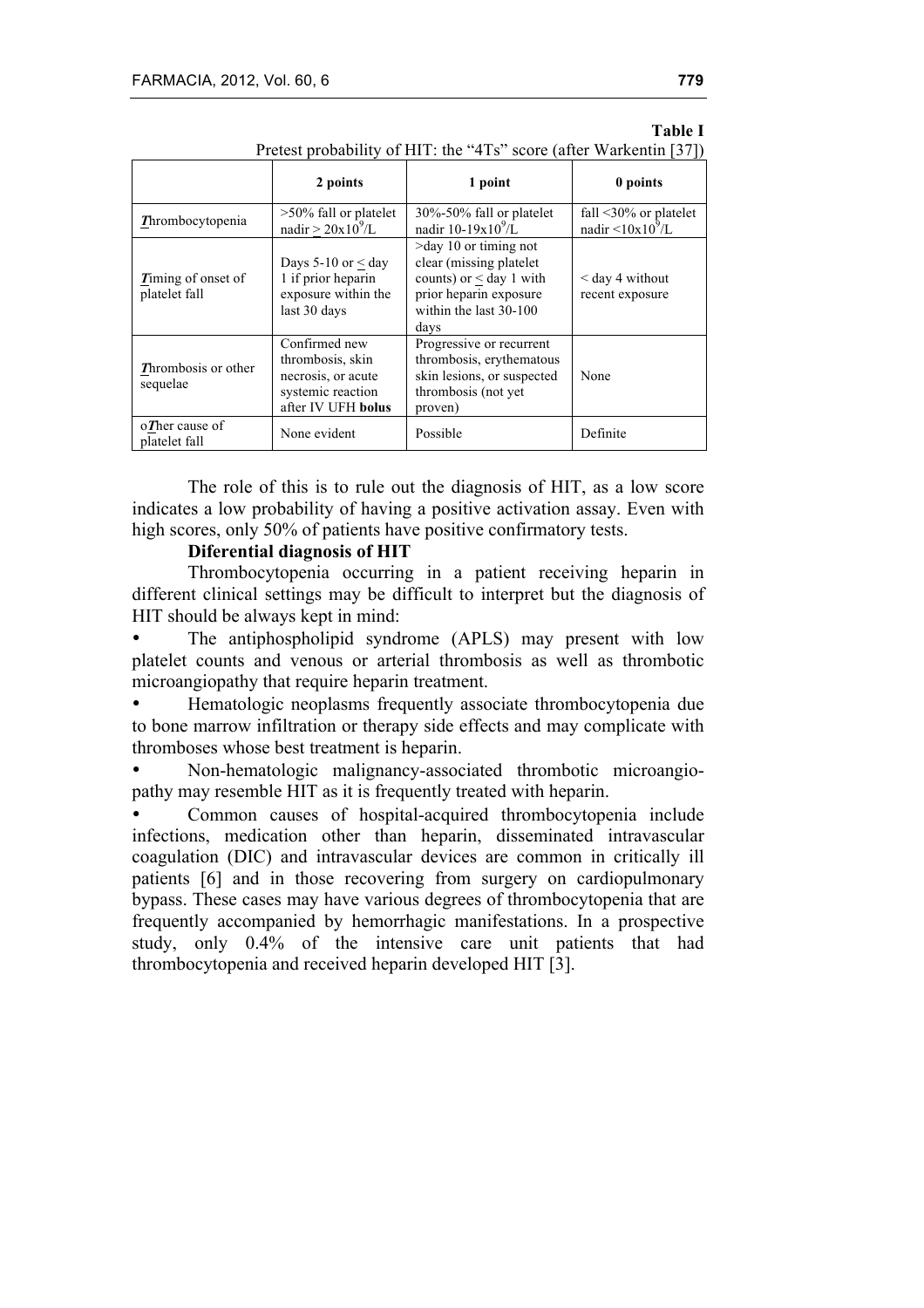• In nocturnal paroxistic hemoglobinuria (NPH), hemolitic anemia and thrombocytopenia are sometimes associated with thromboses that require anticoagulant treatment with heparin and this condition may predispose to confusion with HIT in a previously unknown patient, when the clinical picture is incomplete (e.g NPH without crises of hemoglobinuria).

## **Management**

Several management principles are mandatory for a good outcome in patients with intermediate or high suspicion of HIT:

• Heparin therapy must be immediately stopped as well as any kind of heparin

exposure, including flushes of intravascular catheters. LMWH should also be avoided because of its high potential of cross-reactivity.

• As the risk of developing thromboses continues 30 days after heparin cessation, an alternative anticoagulant should be used in patients with "isolated" or "latent" HIT as well as in those patients with an already established thrombosis. Therapeutic options include direct thrombin inhibitors (DTI): argatroban, lepirudin, bivalirudin and factor Xa inhibitors (danaparoid and fondaparinux). The Chest guidelines recommend argatroban or lepirudin or danaparoid over other nonheparin anticoagulants in patients with HIT and thrombosis or "isolated" HIT who have normal renal function and argatroban in patients with renal insufficiency [13]. For patients with acute or subacute HIT who require urgent cardiac surgery, bivalirudin is recommended [13]. DTI have short half-lives that make their administration difficult, their effect must be monitored by aPTT (activated partial thromboplastin time) which may be elevated due to confounding factors (liver impairment, DIC) that may ultimately determine DTI underdosing and hence, anticoagulant treatment failure. They also increase INR (international Normalised Ratio) which complicate vitamin K antagonists (VKA) overlap. Other authors favor factor Xa inhibitors in HIT treatment [36,8] because of several advantages over DTI: longer half-lives with reduced risks of rebound hypercoagulability, direct monitoring through anti-Xa levels that reflect accurate drug levels, no significant effect on INR that simplifies overlap with VKA and inhibitory effect on platelet activation by HIT antibodies (a unique effect restricted to danaparoid [9]). The main limitations of factor Xa inhibitors are related to their renal clearance that makes them not suitable for patients with severe renal impairment and the reported potential of fondaparinux to induce or exacerbate HIT [2], although the attribution to fondaparinux in these cases remains uncertain [27]. The unavailability of DTI and the favorable risk/benefit profile of factor Xa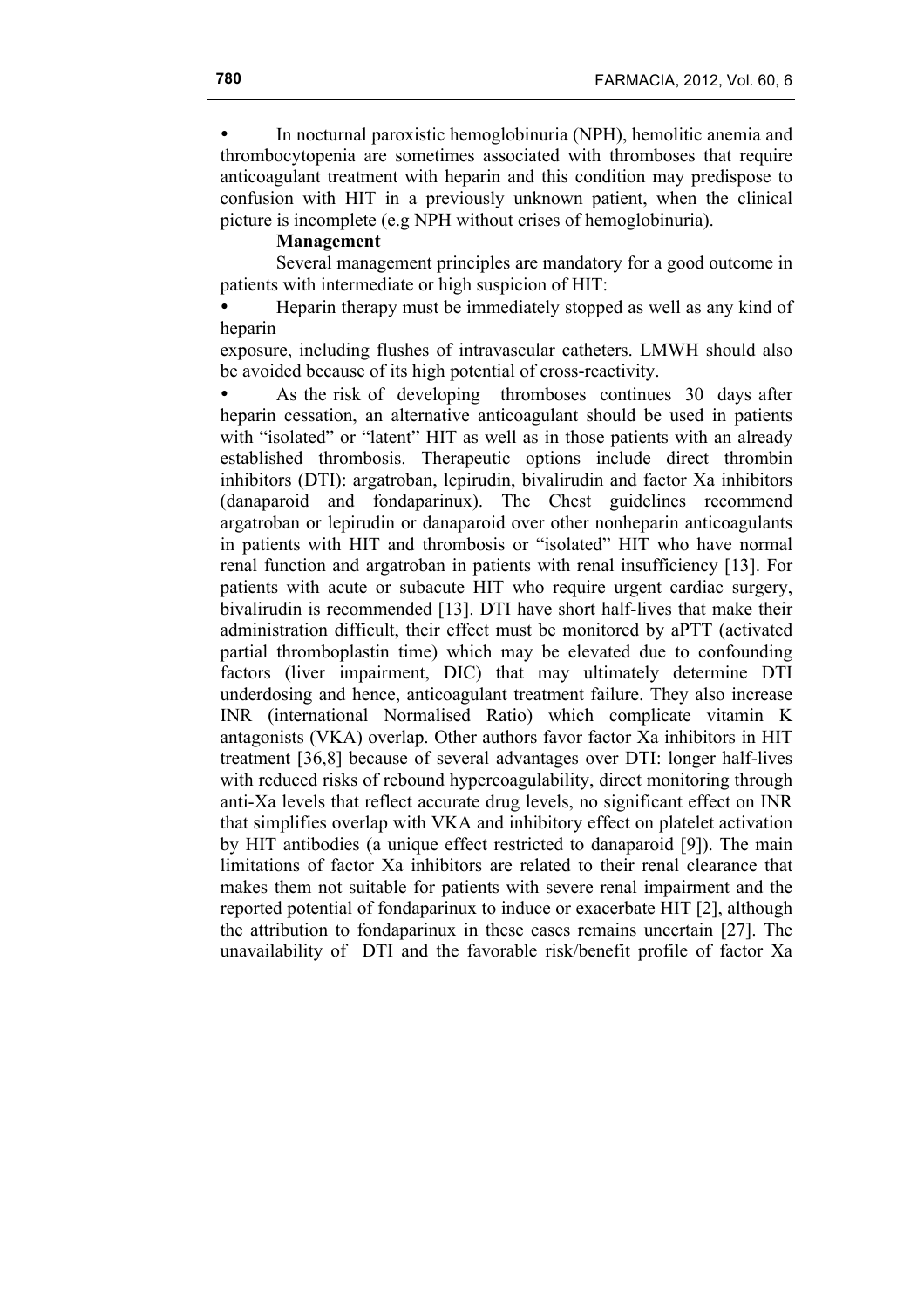inhibitors have determined their frequently use in clinical practice, but randomized trials are still required.

The non-heparin anticoagulant should be used until platelet recovery. A special precaution must be taken concerning DTI-induced INR prolongation while vitamin K antagonist (VKA) is still at an undertherapeutic level. Premature ceasing of DTI in these cases will determine the increase of the thrombotic risk.

Patients receiving VKA at the time HIT is diagnosed must have vitamin K supplement (5-10 mg IV or 10 mg orally) in order to reverse their effect and thus to reduce the risk of skin necrosis and the possibility of underdosing DTI because of the ability of VKA to prolong aPTT [24].

VKA can be started after platelet count reaches normal and stable values ( $>150$  x  $10^9$ /mL). Loading doses should be avoided. VKA must overlap with the alternative anticoagulant for at least 5 days and until the INR reaches its intended target. Patients with HIT associated thrombosis are generally advised to maintain the oral anticoagulant for 3-6 months, although the precise duration of anticoagulation is unknown. All patients with acute HIT must undergo limb compression ultrasound, even in the absence of clinical signs of deep vein thrombosis because silent thrombosis is common. For patients with "isolated" HIT, the cumulative incidence of thrombembolism at 30 days was 53% in a retrospective study [34] and some authors recommend prolongation of VKA until a stable plateau of the platelet count is reached and 1 month thereafter [4].

• Platelet transfusion must be avoided as it can precipitate thrombosis. Furthermore, very low platelet counts and bleeding complications are rare, so platelet transfusion is seldom required.

• Heparin re-exposure must be avoided although HIT immune response wanes over time. Anti PF4/Heparin antibody titers gradually decline and are no longer detectable in 60% of patients by day 100 [35] and do not invariably reappear with subsequent heparin use. Retreatment is possible for patients with a remote episode of HIT who require surgical procedures with cardiopulmonary bypass, but previously functional assays for anti-PF4/Heparin antibodies are recommented [18]. In patients with acute or sub-acute HIT and who require urgent cardiac surgery, bivalirudin is recommended [13]. Some recent studies suggest that rivaroxaban and dabigatran may be suitable for thromboprophilaxis in patients with a history of HIT and even for the treatment of HIT acute itself [10,26].

HIT prevention remains a challenging issue because even with the effective therapies now available, it is still a life threatening condition in severe cases with early onset before the hypercogulability state can be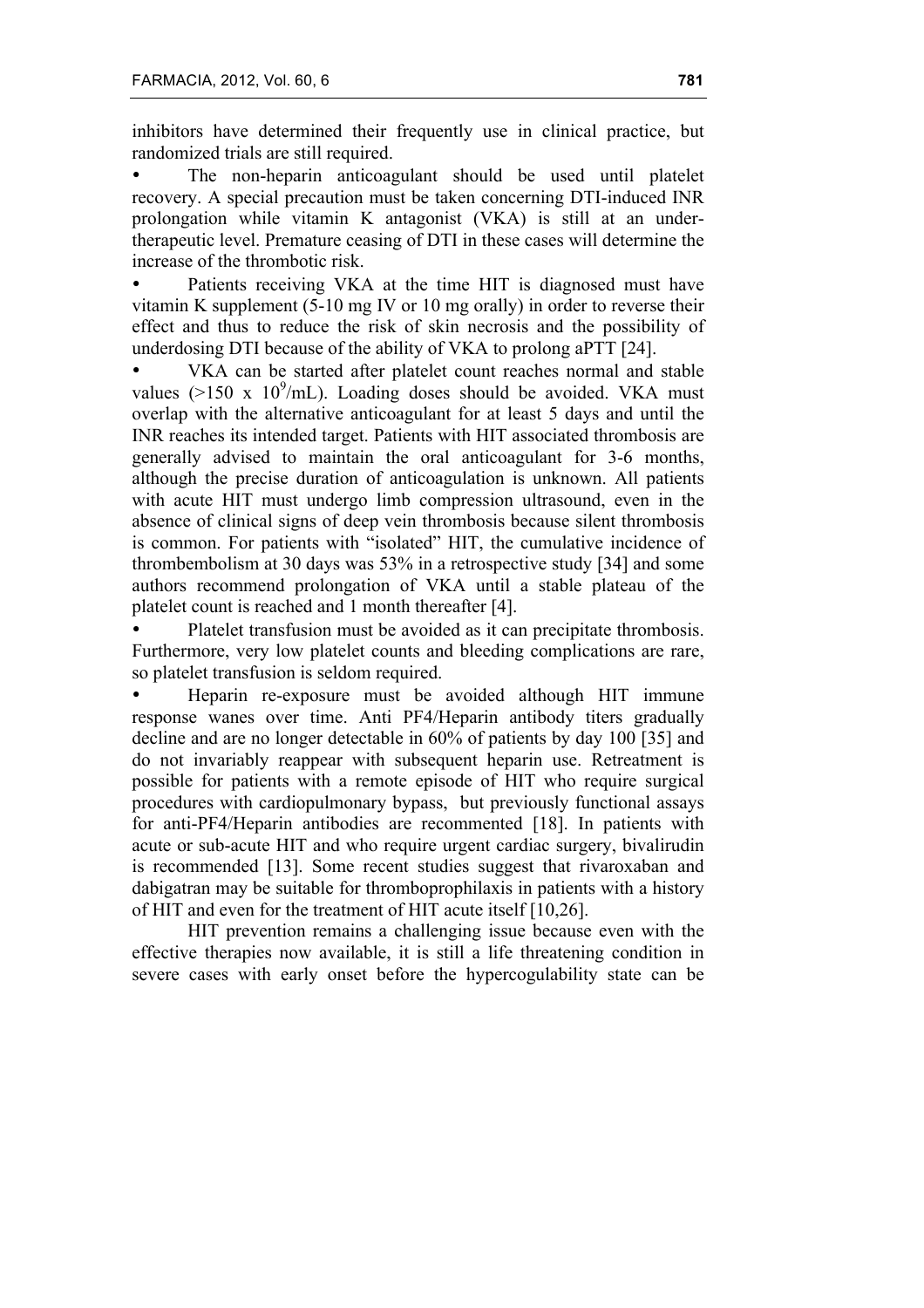controlled by an alternative anticoagulant [28]. Several new strategies have been recently proposed: a new low-sulfated heparin, called 2-O,3-O desulfated heparin (ODSH) that inhibits formation of PF4/Heparin complexes, disrupts them on platelets and other cells and inhibit HIT antibody-induced platelet activation, apparently could prevent HIT when it is co-administrated with heparin for the first 1 or 2 days of therapy (as it has only minimal anticoagulant effect by itself) [10].

### **Conclusions**

Among the potential side effects of heparin, HIT represents the most serious one, whose mortality can be as high as 23-30%. Thrombotic events related to HIT can induce severe disability, by amputation of the affected limb, when the diagnosis is delayed. HIT recognition may be difficult in the context of polymorphic clinical manifestations, confounding comorbidities and difficult access to specific laboratory assays. All these factors along with the permanent fear of the clinician of missing a true case of HIT, led to overdiagnosis and to unnecessary exposure of some patients to alternative and sometimes potential harming anticoagulants. On the other hand, the diagnosis of HIT must be always kept in mind when exposing a patient to heparin, because of its high morbidity and mortality risk.

#### **References**

- 1. Baroletti S, Hurwitz S, Conti NA, Fanikos J, Piazza G, Goldhaber SZ. Thrombosis in suspected heparin-induced thrombocytopenia occurs more often with high antibody levels. *Am J Med* 2012;125(1):44-9.
- 2. Burch M, Cooper B. Fondaparinoux-associated heparin-induced thrombocytopenia. Proc (Bayl Univ Med Cent) 2012;25(1):13-5.
- 3. Crowther MA, Cook DJ, Albert M, Williamson D, Meade M, Granton J, Skrobik Y, Langevin S, Mehta S, Hebert P, Guyatt GH, Geerts W, Rabbat C, Douketis J, Zytaruk N, Sheppard J, Greinacher A, Warkentin TE; Canadian Critical Care Trials Group. The 4Ts scoring system for heparin-induced thrombocytopenia in medical-surgical intensive care unit patients. *J Crit Care* 2010;25(2):287-93.
- 4. Cucker A, Cines DB. How I treat heparin-induced thrombocytopenia. *Blood* 2012;119(10):2209-18.
- 5. Greinacher A, Farner B, Kroll H, Kohlmann T, Warkentin TE, Eichler P. Clinical features of heparin-induced thrombocytopenia including risk factors for thrombosis. A retrospective analysis of 408 patients. *Thromb Haemost* 2005;94(1):132-5.
- 6. Greinacher A, Selleng K. Thrombocytopenia in the intensive care unit patient. *Hematology Am Soc Hematol Educ Program.* 2010:135-43.
- 7. Hutchison CA, Dasgupta I. National survey of heparin-induced thrombocytopenia in the haemodialysis population of the UK population. *Nephrol Dial Transplant* 2007;22(6):1680- 4.
- 8. Kovacs MJ. Successful treatment of heparin-induced thrombocytopenia (HIT) with fondaparinoux. *Thromb Haemost* 2005;93(5):999-1000.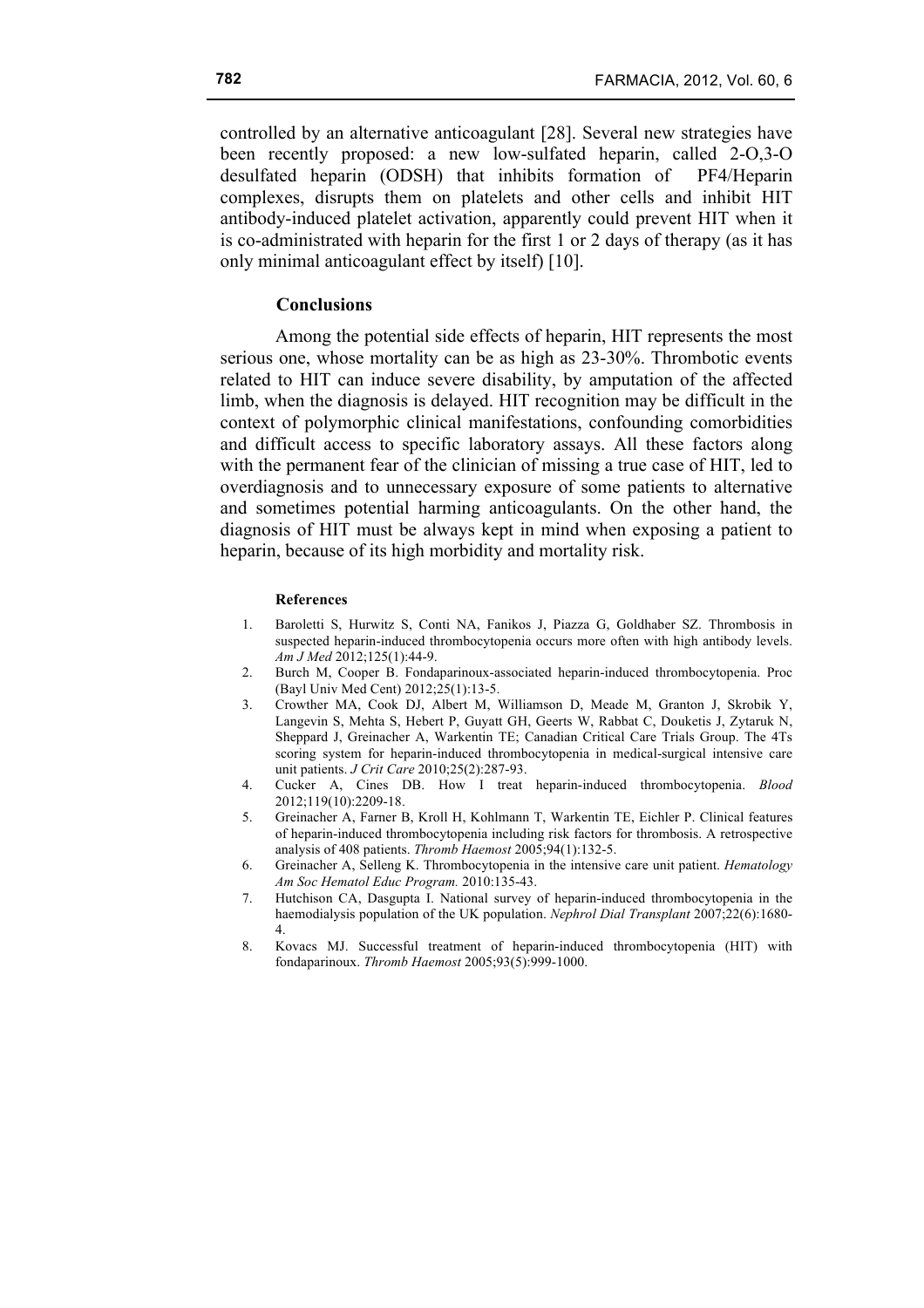- 9. Kauel K, Fűrl B, Warkentin TE, Weitschies W, Kohlmann T, Sheppard JI, Greinacher A. Heparin-induced thrombocytopenia – therapeutic concentrations of danaparoid, unlike fondaparinoux and direct thrombin inhibitors, inhibit formation of platelet factor 4-heparin complexes. *J Thromb Haemost* 2008;6(12):2160-7.
- 10. Krauel K, Hackbarth C, Furll B, Greinacher A. Heparin-induced thrombocytopenia: in vitro studies on the interaction of dabigatran, rivaroxaban, and low-sulfated heparin, wih platelet factor 4 and anti-PF4/heparin antibodies. *Blood* 2012;119(5):1248-55.
- 11. Levine RL, Hergenroeder GW, Francis JL, Miller CC, Hursting MJ. Heparin-platelet factor 4 antibodies in intensive care patients : an observational seroprevalence study. *J Thromb Thrombolysis* 2010;30(2):142-8.
- 12. Levy JH, Hursting MJ. Heparin-induced thrombocytopenia, a prothrombotic disease. *Hematol Oncol Clin North Am* 2007;21(1):65-88.
- 13. Linkins LA, Dans AL, Moores LK, Davidson BL, Schulman S, Crowther M: American Colledge of Chest Physicians. Treatment and prevention of heparin-induced thrombocytopenia: antithrombotic Therapy and Prevention of Thrombosis, 9th ed: American Colledge of Chest Physicians Evidence-Based Clinical Practice Guidelines. *Chest* 2012;141(2Suppl):e495S-530S.
- 14. Linkins LA, Warkentin TE. Heparin-induced thrombocytopenia: real-world issues. *Semin Thromb Hemost* 2011;37(6):653-63.
- 15. Lo GK, Juhl D, Warkentin TE, et al. Evaluation of pretest clinical score (4T's) for the diagnosis of heparin-induced thrombocytopenia in two clinical settings*. J Thromb Haemost* 2006;4:759-765.
- 16. Martel N, Lee J, Wells PS. Risk for heparin-induced thrombocytopenia with unfrctionated and low-molecular weight heparin thromboprophylaxis. *Blood* 2005;106(8):2710-5.
- 17. Ortel TL. Heparin-induced thrombocytopenia: when a low platelet count is a mandate for anticoagulation. *Hematology Am Soc Hematol Educ Program* 2009:225-32.
- 18. Pötzsch B, Klövekorn WP, Madlener K. Use of heparin during cardiopulmonary bypass in patients with a history of heparin-induced thrombocytopenia. *N Engl J Med* 2000;343(7):515.
- 19. Rosenberger LH, Smith PW, Sawyer RG, Hanks JB, Adams RB, Hedrick TL. Bilateral adrenal hemorrhage: the unrecognized cause of hemodynamic collapse associated with heparin-induced thrombocytopenia. *Crit Care Med* 2011;39(4):833-8.
- 20. Sanson BJ, Lensing AW, Prins MH, Ginsberg JS, Barkagan ZS, Lavenne-Pardonge E, Brenner B, Dulitzky M, Nielsen JD, Boda Z, Turi S, Mac Gillavry MR, Hamulayák K, Theunissen IM, Hunt BJ, Bűller HR. Safety of low-molecular-weight heparin in pregnancy: a systematic review. *Thromb Haemost* 1999;81(5):668-72.
- 21. Schindewolf M, Kroll H, Ackermann H, Garbaraviciene J, Kaufmann R, Boehncke WH, Ludwig RJ, Lindhoff-Last E. Heparin-induced non-necrotizing skin lesions: rarely associated with heparin-induced thrombocytopenia. *J Thromb Haemost* 2010;8(7):1486-91.
- 22. Selleng K, Warkentin TE, Greinacher A. Heparin-induced thrombocytopenia in intensive care patients. *Crit Care Med* 2007;35(4):1165-76.
- 23. Smythe MA, Koerber JM, Mattson JC. The incidence of recognized heparin-induced thrombocytopenia in a large, tertiary care teaching hospital. *Chest* 2007;131(6):1644-9.
- 24. Srinivasan AF, Rice L, Bartholomew JR, et al. Warfarin-induced skin necrosis and venous limb gangrene in the setting of heparin-induced thrombocytopenia. *Arch Intern Med*. 2004;12;164(1):66-70.
- 25. Tan CW, Ward CM, Morel-Kopp MC. Evaluating heparin-induced thrombocytopenia: the old and the new. *Semin Thromb Hemost* 2012;38(2):135-43.
- 26. Walenga JM, Prechel M, Jeske WP, Hoppensteadt D, Maddineni J, Iqbal O, Messmore HL, Bakhos m. rivaroxaban—an oral, direct Factor Xa inhibitor—has potential for the management of patients with heparin-induced thrombocytopenia. *Br J Haematol* 2008;143(1):92-9.
- 27. Warkentin TE. Fondaparinoux: does it cause HIT? Can it treat HIT? *Expert Rev Hematol* 2010;3(5):567-81.